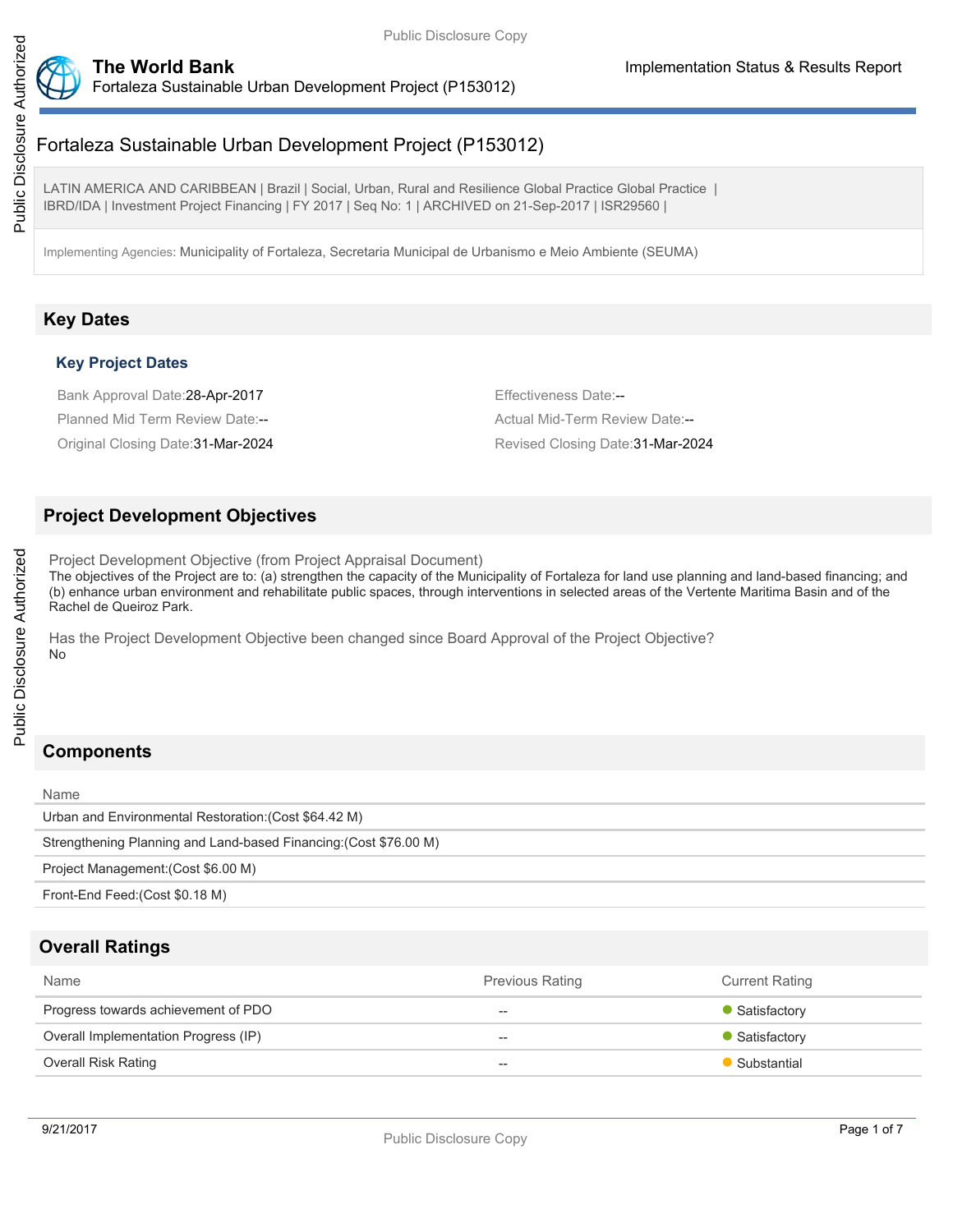

## **Implementation Status and Key Decisions**

The loan for the project, which was approved by the Bank Board on April 28, 2017, is not yet effective.

## **Risks**

#### **Systematic Operations Risk-rating Tool**

| <b>Risk Category</b>                                            | Rating at Approval | <b>Previous Rating</b>                              | <b>Current Rating</b> |
|-----------------------------------------------------------------|--------------------|-----------------------------------------------------|-----------------------|
| <b>Political and Governance</b>                                 | • Substantial      | $-$                                                 | • Substantial         |
| Macroeconomic                                                   | • Substantial      | $\qquad \qquad -$                                   | • Substantial         |
| Sector Strategies and Policies                                  | • Moderate         | $-$                                                 | • Moderate            |
| Technical Design of Project or Program                          | • Moderate         | $\hspace{0.05cm} -\hspace{0.05cm} -\hspace{0.05cm}$ | • Moderate            |
| Institutional Capacity for Implementation and<br>Sustainability | • Substantial      | $-$                                                 | • Substantial         |
| Fiduciary                                                       | • Substantial      | $-$                                                 | • Substantial         |
| <b>Environment and Social</b>                                   | • Substantial      | $- -$                                               | • Substantial         |
| <b>Stakeholders</b>                                             | • Moderate         | $-$                                                 | • Moderate            |
| Other                                                           | --                 | $- -$                                               | $-$                   |
| Overall                                                         | • Substantial      | $-$                                                 | • Substantial         |

## **Results**

## **Project Development Objective Indicators**

|                                                        | $\triangleright$ Direct project beneficiaries (Number, Custom) |                   |                  |             |
|--------------------------------------------------------|----------------------------------------------------------------|-------------------|------------------|-------------|
|                                                        | <b>Baseline</b>                                                | Actual (Previous) | Actual (Current) | End Target  |
| Value                                                  | 48,852.00                                                      | --                | 48,852.00        | 305,628.00  |
| Date                                                   | 01-Aug-2016                                                    | --                | 30-Jun-2017      | 30-Jun-2023 |
|                                                        |                                                                |                   |                  |             |
| ▲ Female beneficiaries (Percentage, Custom Supplement) |                                                                |                   |                  |             |

| <b>Baseline</b><br>Actual (Previous)<br>Actual (Current) | End Target |
|----------------------------------------------------------|------------|
|----------------------------------------------------------|------------|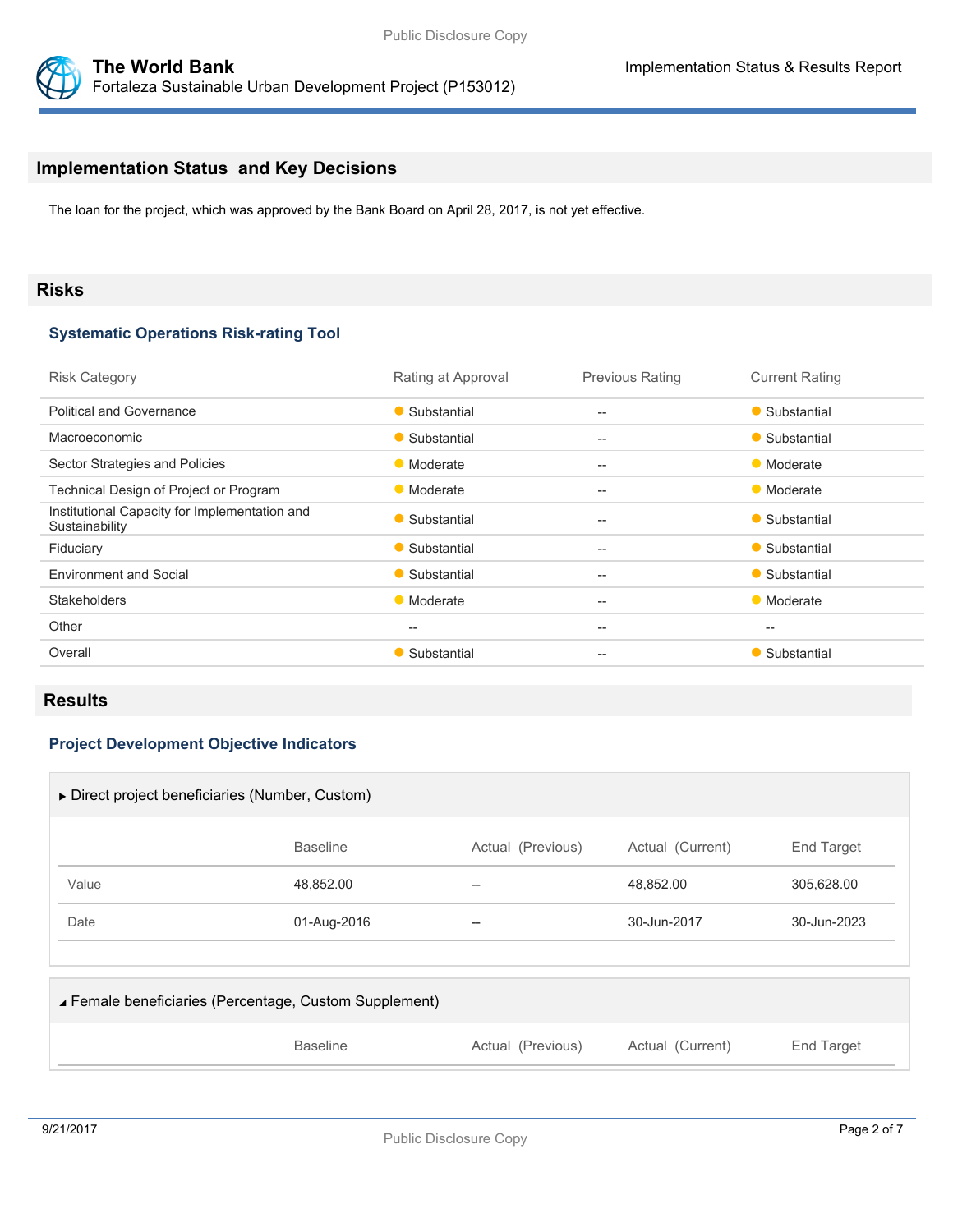



Fortaleza Sustainable Urban Development Project (P153012)

| Value | 53.00 | $\hspace{0.05cm}$ | 53.00 | 53.00 |
|-------|-------|-------------------|-------|-------|
|       |       |                   |       |       |
|       |       |                   |       |       |

#### Percentage of sampling points along the western portion of the VM coastline with adequate bathing water quality (balneabilidade) during the dry season (Percentage, Custom)

|       | <b>Baseline</b> | Actual (Previous) | Actual (Current) | End Target  |
|-------|-----------------|-------------------|------------------|-------------|
| Value | 20.00           | --                | 20.00            | 80.00       |
| Date  | 01-Aug-2016     | $-\!$             | 30-Jun-2017      | 30-Jun-2023 |
|       |                 |                   |                  |             |

Increase of Municipality of Fortaleza own-source revenue capacity through planning and land-value capture instruments (Text,

| <b>Baseline</b><br>Actual (Previous)<br>Actual (Current)<br>0.00<br>0.00<br>Value<br>$- -$<br>01-Aug-2016<br>30-Jun-2017<br>Date<br>$\hspace{0.05cm} -\hspace{0.05cm} -\hspace{0.05cm}$ | Custom) |  |                                                                                                                                                                                                                          |
|-----------------------------------------------------------------------------------------------------------------------------------------------------------------------------------------|---------|--|--------------------------------------------------------------------------------------------------------------------------------------------------------------------------------------------------------------------------|
|                                                                                                                                                                                         |         |  | End Target                                                                                                                                                                                                               |
|                                                                                                                                                                                         |         |  | - 20% increase<br>in property tax<br>revenues -<br>100% increase<br>in PMF's<br>revenues<br>through<br>Fortaleza<br>Online - 115%<br>increase in<br>SEUMA's<br>revenues<br>collected from<br>use of urban<br>instruments |
|                                                                                                                                                                                         |         |  | 30-Jun-2023                                                                                                                                                                                                              |

## ▶ Urban redevelopment pilot (OUC RDQ) in preparation and structured (P = in Preparation, S = Structured) (Text, Custom)

|       | <b>Baseline</b> | Actual (Previous) | Actual (Current) | End Target  |
|-------|-----------------|-------------------|------------------|-------------|
| Value | 0.00            | $- -$             | 0.00             |             |
| Date  | 01-Aug-2016     | $- -$             | 30-Jun-2017      | 30-Jun-2023 |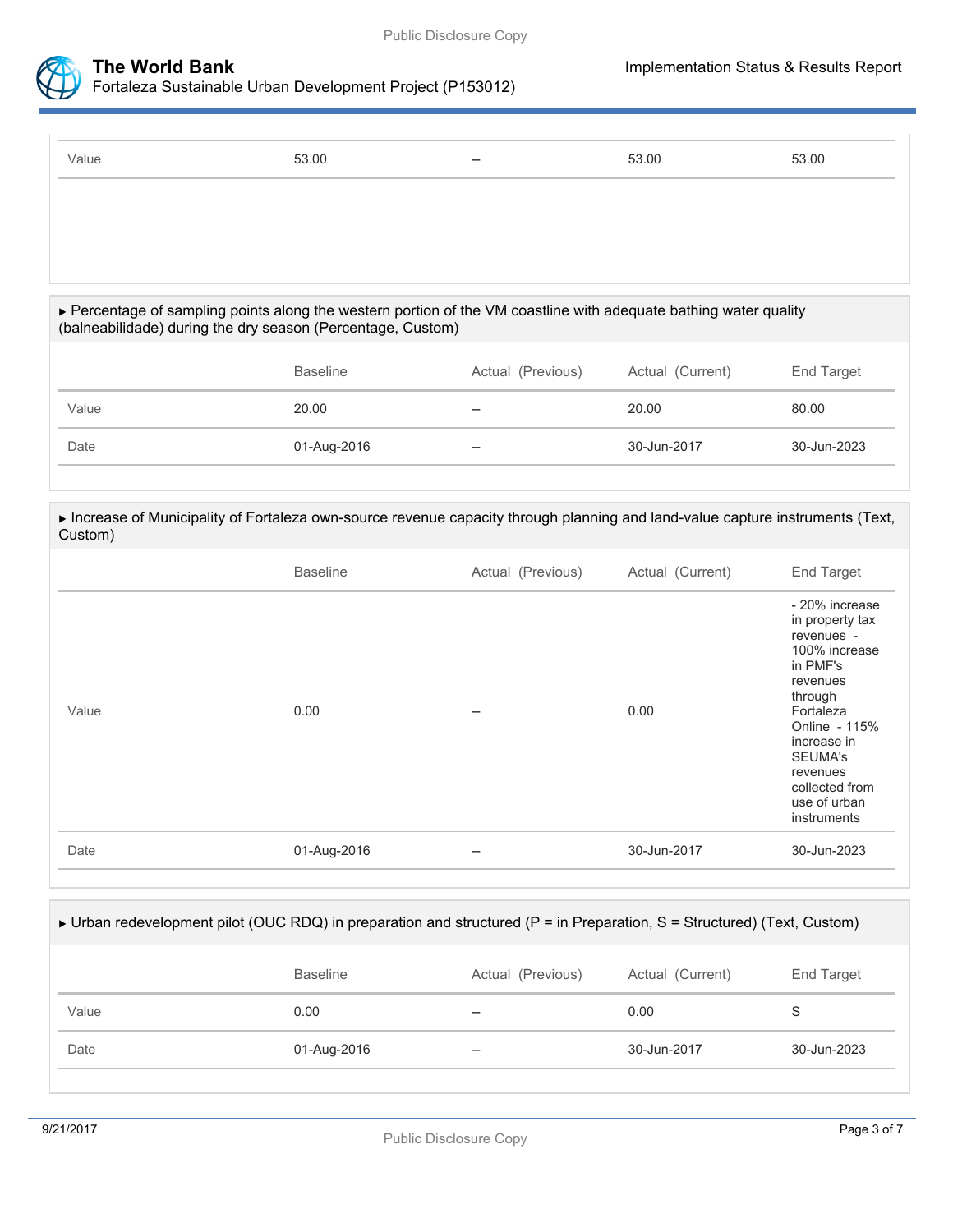

Overall Comments The loan is not yet effective.

## **Intermediate Results Indicators**

| Number of people in urban areas provided with access to Improved Sanitation under the project (Number, Custom) |  |  |
|----------------------------------------------------------------------------------------------------------------|--|--|
|                                                                                                                |  |  |

|       | <b>Baseline</b> | Actual (Previous)        | Actual (Current) | End Target  |
|-------|-----------------|--------------------------|------------------|-------------|
| Value | 0.00            | $\overline{\phantom{m}}$ | 0.00             | 27,200.00   |
| Date  | 01-Aug-2016     | $\overline{\phantom{m}}$ | 30-Jun-2017      | 30-Jun-2023 |

| Feasible household connections to sewage network completed in western portion of the VM Basin (Percentage, Custom) |  |
|--------------------------------------------------------------------------------------------------------------------|--|
|                                                                                                                    |  |

|       | <b>Baseline</b> | Actual (Previous)                     | Actual (Current) | End Target  |
|-------|-----------------|---------------------------------------|------------------|-------------|
| Value | 0.00            | $- -$                                 | 0.00             | 80.00       |
| Date  | 01-Aug-2016     | $\hspace{0.05cm}$ – $\hspace{0.05cm}$ | 30-Jun-2017      | 30-Jun-2023 |

#### Number of residents within 15-minute walking distance to quality public space within the revitalized RDQ Park (Number, Custom)

|       | Actual (Previous)<br><b>Baseline</b> |                          | Actual (Current) | End Target  |  |
|-------|--------------------------------------|--------------------------|------------------|-------------|--|
| Value | 48,852.00                            | $\overline{\phantom{m}}$ | 48,852.00        | 145,433.00  |  |
| Date  | 01-Aug-2016                          | $\overline{\phantom{m}}$ | 30-Jun-2017      | 30-Jun-2023 |  |
|       |                                      |                          |                  |             |  |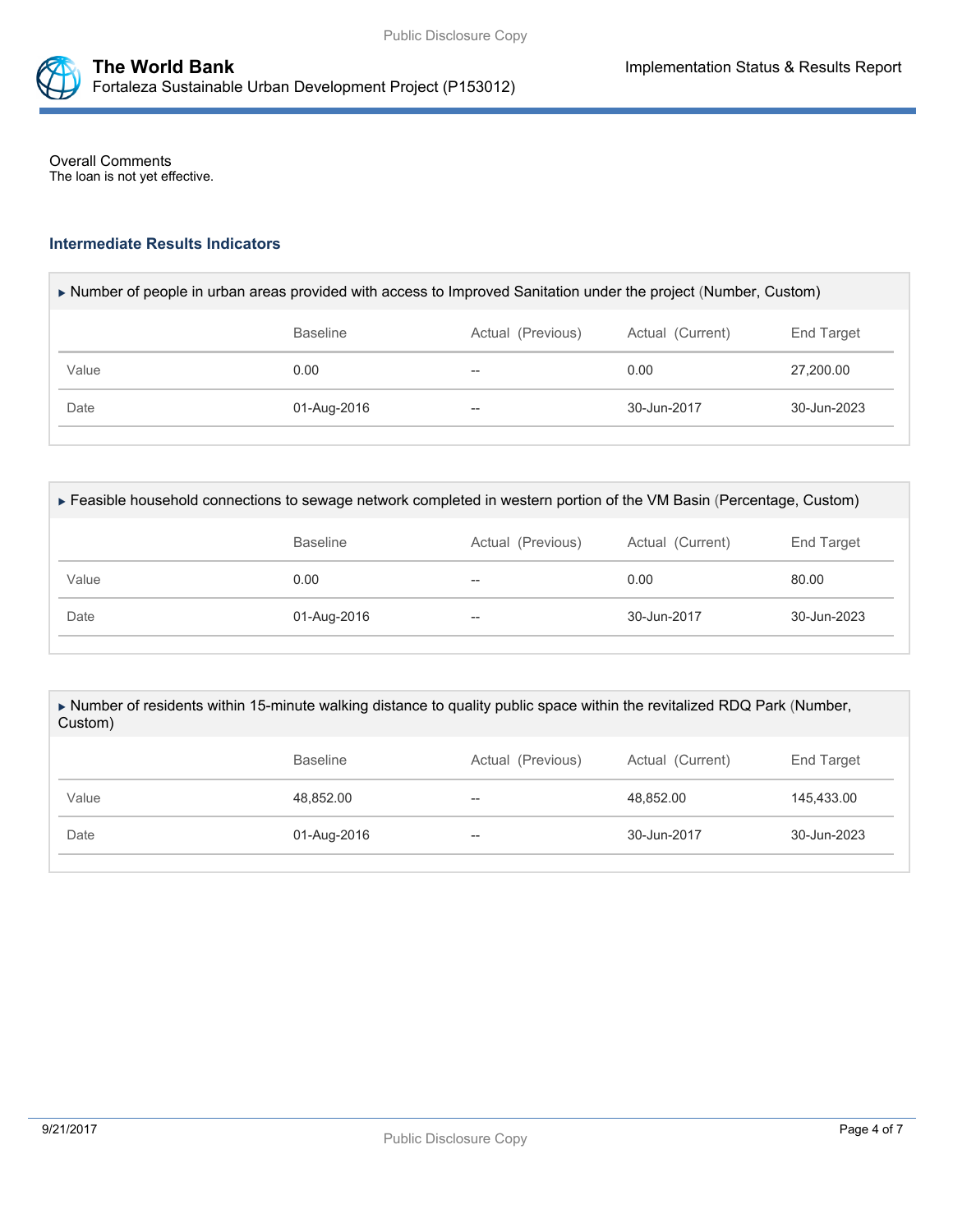



| ► Increase of pedestrian and bicycle flows within areas of intervention in RDQ Park (Percentage, Custom) |                                                                        |                   |             |                       |  |  |
|----------------------------------------------------------------------------------------------------------|------------------------------------------------------------------------|-------------------|-------------|-----------------------|--|--|
|                                                                                                          | Actual (Current)<br><b>Baseline</b><br>Actual (Previous)<br>End Target |                   |             |                       |  |  |
| Value                                                                                                    | 0.00                                                                   | --                | 0.00        | 30.00                 |  |  |
| Date                                                                                                     | 01-Aug-2016                                                            | $\hspace{0.05cm}$ | 30-Jun-2017 | $30 - \frac{1}{2023}$ |  |  |
|                                                                                                          |                                                                        |                   |             |                       |  |  |

| ► Multi-purpose cadaster upgraded and Spatial Information Platform under development( $D =$ Under development; and $O =$ |
|--------------------------------------------------------------------------------------------------------------------------|
| Operational) (Text, Custom)                                                                                              |

|       | <b>Baseline</b>                                                               | Actual (Previous)                                   | Actual (Current)                                                                 | End Target                                                                 |  |
|-------|-------------------------------------------------------------------------------|-----------------------------------------------------|----------------------------------------------------------------------------------|----------------------------------------------------------------------------|--|
| Value | Functional cadaster used<br>primarily for property tax<br>collection purposes | $\hspace{0.05cm} -\hspace{0.05cm} -\hspace{0.05cm}$ | Functional cadaster<br>used primarily for<br>property tax collection<br>purposes | Multi-purpose<br>cadaster in use.<br>SEFIN and<br>SEUMA data<br>harmonized |  |
| Date  | 01-Aug-2016                                                                   | $-$                                                 | 30-Jun-2017                                                                      | 30-Jun-2023                                                                |  |

| ▶ Urban and Environmental permitting processes operational under Fortaleza Online (Number, Custom) |                                                                        |    |       |       |  |  |
|----------------------------------------------------------------------------------------------------|------------------------------------------------------------------------|----|-------|-------|--|--|
|                                                                                                    | <b>Baseline</b><br>Actual (Previous)<br>Actual (Current)<br>End Target |    |       |       |  |  |
| Value                                                                                              | 10.00                                                                  | -- | 10.00 | 90.00 |  |  |
| Date<br>30-Jun-2017<br>30-Jun-2023<br>01-Aug-2016<br>$- -$                                         |                                                                        |    |       |       |  |  |
|                                                                                                    |                                                                        |    |       |       |  |  |

#### Formalization of built environment: increase in buildings (empreendimentos) that meet formal construction procedures (Percentage, Custom)

|       | <b>Baseline</b> | Actual (Previous)        | Actual (Current) | End Target  |
|-------|-----------------|--------------------------|------------------|-------------|
| Value | 0.00            | $\overline{\phantom{m}}$ | 0.00             | 40.00       |
| Date  | 01-Aug-2016     | $\hspace{0.05cm}$        | 30-Jun-2017      | 30-Jun-2023 |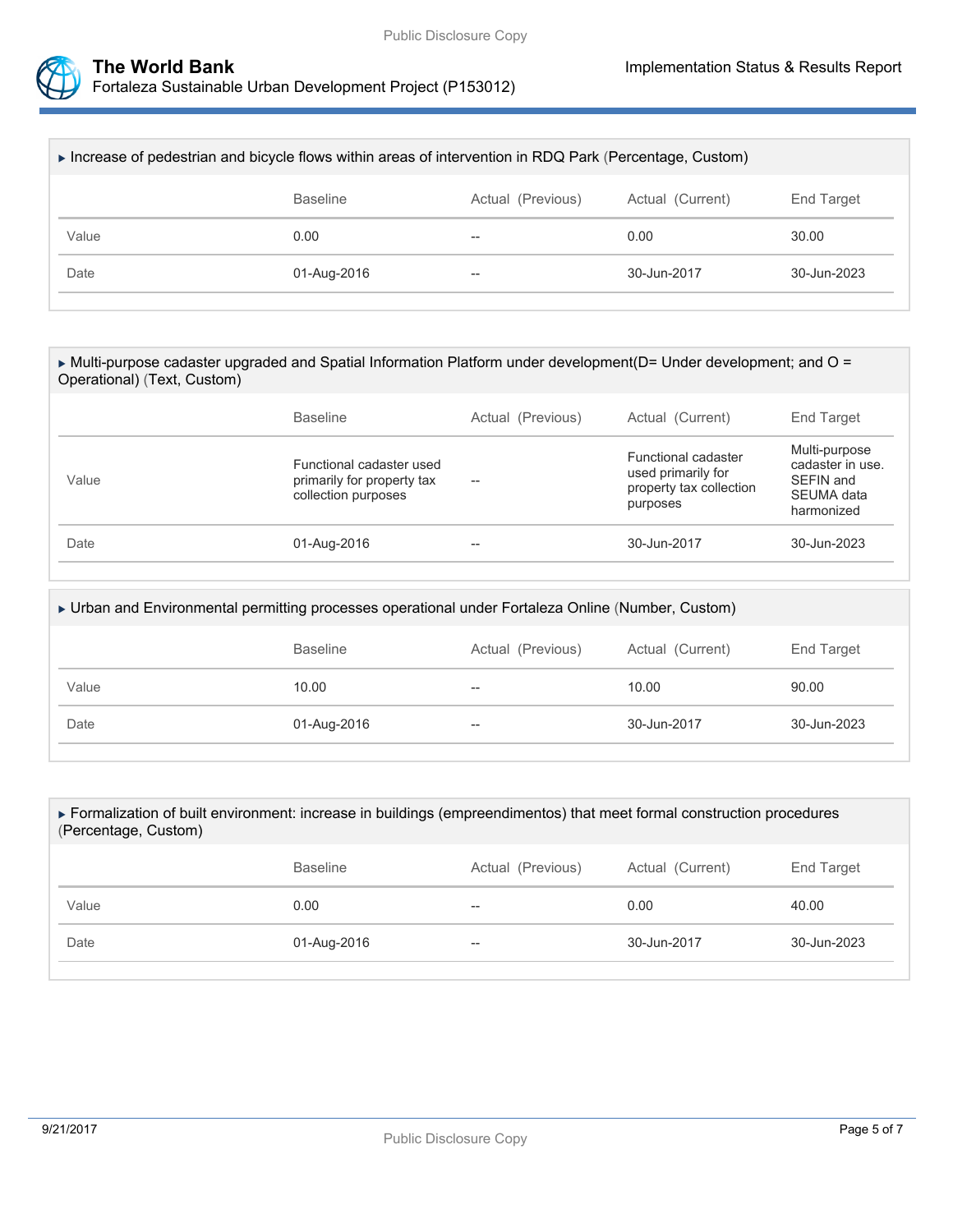



| $\triangleright$ Communication and Community Engagement Strategy for OUC RDQ developed and under implementation (D = Developed; I<br>= Under Implementation) (Text, Custom) |                 |                   |                  |                                                                                             |  |  |
|-----------------------------------------------------------------------------------------------------------------------------------------------------------------------------|-----------------|-------------------|------------------|---------------------------------------------------------------------------------------------|--|--|
|                                                                                                                                                                             | <b>Baseline</b> | Actual (Previous) | Actual (Current) | End Target                                                                                  |  |  |
| Value                                                                                                                                                                       | <b>NA</b>       | --                | <b>NA</b>        | Targets for<br>community<br>engagement,<br>as defined in<br>Strategy, have<br>been achieved |  |  |
| Date                                                                                                                                                                        | 01-Aug-2016     | --                | 30-Jun-2017      | 30-Jun-2023                                                                                 |  |  |

## ▶ Draft Law for OUC RDQ submitted for approval of Camara Municipal (S = Submitted) (Text, Custom)

|       | <b>Baseline</b> | Actual (Previous) | Actual (Current) | End Target                                                                      |
|-------|-----------------|-------------------|------------------|---------------------------------------------------------------------------------|
| Value | <b>NA</b>       | $-$               | <b>NA</b>        | Draft Law for<br>OUC RDQ<br>submitted for<br>approval to<br>Camara<br>Municipal |
| Date  | 01-Aug-2016     | $- -$             | 30-Jun-2017      | 30-Jun-2023                                                                     |
|       |                 |                   |                  |                                                                                 |

## Overall Comments

The loan is not yet effective.

## **Data on Financial Performance**

#### **Disbursements (by loan)**

| Project                    | Loan/Credit/TF    | <b>Status</b>    | Currency      | Original | Revised      | Cancelled                 | <b>Disbursed</b> | Undisbursed        | <b>Disbursed</b>  |
|----------------------------|-------------------|------------------|---------------|----------|--------------|---------------------------|------------------|--------------------|-------------------|
| P153012                    | <b>IBRD-87470</b> | Not<br>Effective | USD           | 73.30    | 73.30        | 0.00                      | 0.00             | 73.30              | 0%                |
| <b>Key Dates (by loan)</b> |                   |                  |               |          |              |                           |                  |                    |                   |
| Project                    | Loan/Credit/TF    | <b>Status</b>    | Approval Date |          | Signing Date | <b>Effectiveness Date</b> |                  | Orig. Closing Date | Rev. Closing Date |
| P153012                    | <b>IBRD-87470</b> | Not<br>Effective | 28-Apr-2017   | $-$      |              | --                        | 31-Mar-2024      |                    | 31-Mar-2024       |

## **Cumulative Disbursements**